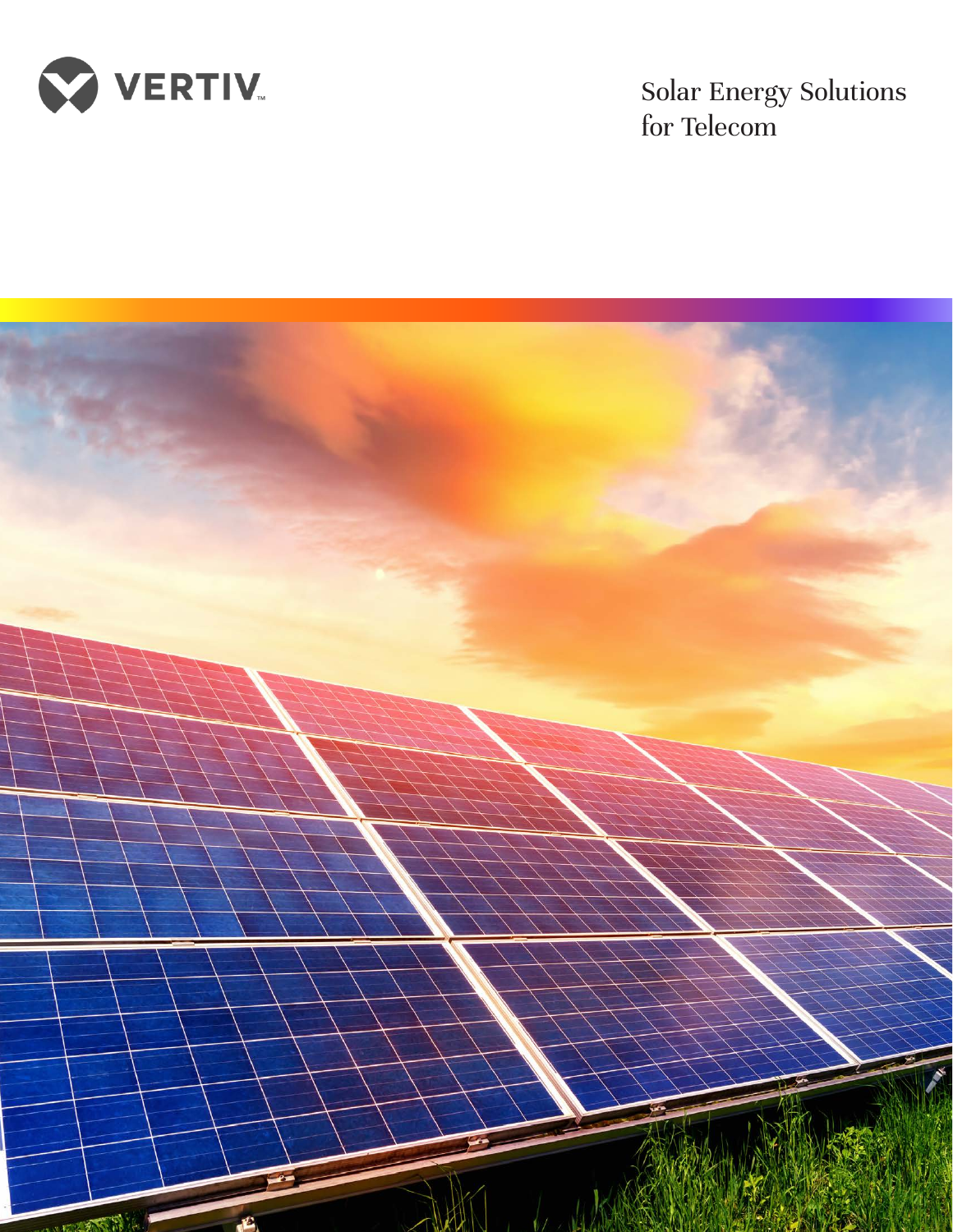*To serve the insatiable global demand for connectivity, telecom providers are continuing to expand their networks while looking to cut costs and become better eco-citizens.* 

## **Stay on top of energy trends**

As the cost of operating and maintaining access sites continues to rise, renewable energy offers a way to minimize the burden. Leveraging solar as the primary or supporting source of energy enables operators to divert precious OPEX dollars towards other critical maintenance functions. Concurrently, they can operate in a manner that reduces their carbon footprint and makes them better corporate citizens.

## **Adopt integrated energy solutions**

Intelligent technologies that minimize the use of expensive energy and enable flexible, yet reliable power delivery are available now. Optimal energy use with high availability requires integrated managed site solutions designed to adapt to the power demands of the network and the local conditions at the site.

Remote radio heads (RRHs)

Microwave Repeater

NetSure™ Solar Array

**Generator** 

## **The smart path to success**

Vertiv believes the path to profitability involves a fully integrated solar solution that is:

- **Simple.** Quick and problem free installation resulting from intelligent engineering and design
- Flexible. Meets today's needs while being prepared for the unknown needs of tomorrow
- **Reliable.** Reduces the costs associated with unplanned site visits
- **Comprehensive.** Delivers a total integrated energy management

**• Supported.** Professionals are always on hand, from installation training to monitoring

## **Leverage an industry expert**

In this hyper-connected, technology dependent world, you can't afford for your critical network infrastructure to go down. The success of your business depends on it. Vertiv's team of experts brings together a global reach with local knowledge to take on your most complex challenges, creating solutions that keep your off-grid solar solution running—and your business moving.

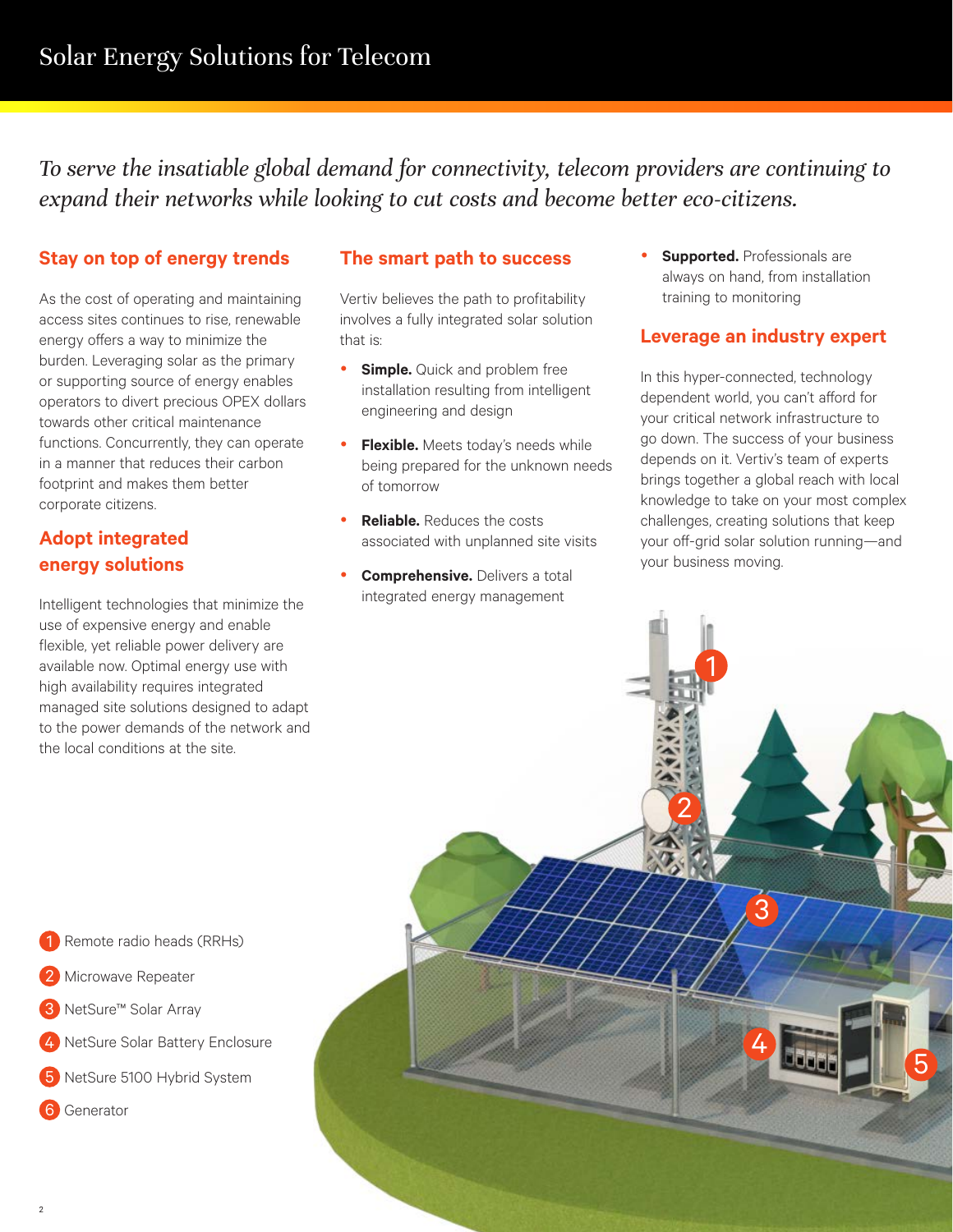

| <b>Challenges</b>                                                                                                                                                                     | <b>Consequences</b>                                                                                      | <b>Opportunities</b>                                                                                                                                                                                                                                  |
|---------------------------------------------------------------------------------------------------------------------------------------------------------------------------------------|----------------------------------------------------------------------------------------------------------|-------------------------------------------------------------------------------------------------------------------------------------------------------------------------------------------------------------------------------------------------------|
| Fuel expense is high at off-grid sites due to:<br>• Frequent generator operation<br>• Theft and quality/dilution<br>• Site accessibility                                              | High and unpredictable<br>operating cost                                                                 | Strategically blend power from batteries, solar and other sources to<br>substantially reduce the use and storage of fuel<br>Actively manage and monitor battery health, generator operation,<br>and fuel consumption                                  |
| Deployment speed slowed by:<br>• Infrastructure not in place<br>• Complex supply chains<br>• Introduction and understanding<br>of new technologies                                    | Delayed deployment,<br>causing consumers to choose<br>competing carriers                                 | Working with a partner who provides a complete integrated solution<br>Managed integrated supply chain with a common objective for<br>schedule and delivery                                                                                            |
| Operation and maintenance costs impacted by:<br>• Improper hybrid dimensioning<br>• Lack of site visibility post-installation<br>• Calendar-based maintenance dispatch                | Increase maintenance staff                                                                               | Engineer the hybrid site solution for the desired balance between capital<br>and operational cost<br>Leverage smart hybrid technologies to minimize maintenance dispatch<br>$\bullet$<br>and achieve maximum ROI, even as operating conditions change |
| Site reliability impacted by:<br>• Use of consumer system or parts not designed<br>for unattended operation<br>Integration of discrete parts not<br>validated to work as one solution | Increase downtime and increase<br>maintenance cost<br>Use of unplanned funds to keep<br>site operational | Validate vendor focus on the technologies and skills associated with<br>$\bullet$<br>deploying complete operating energy solutions<br>Keep vendor engaged in site performance post-deployment                                                         |

6



**• Remote Monitoring**